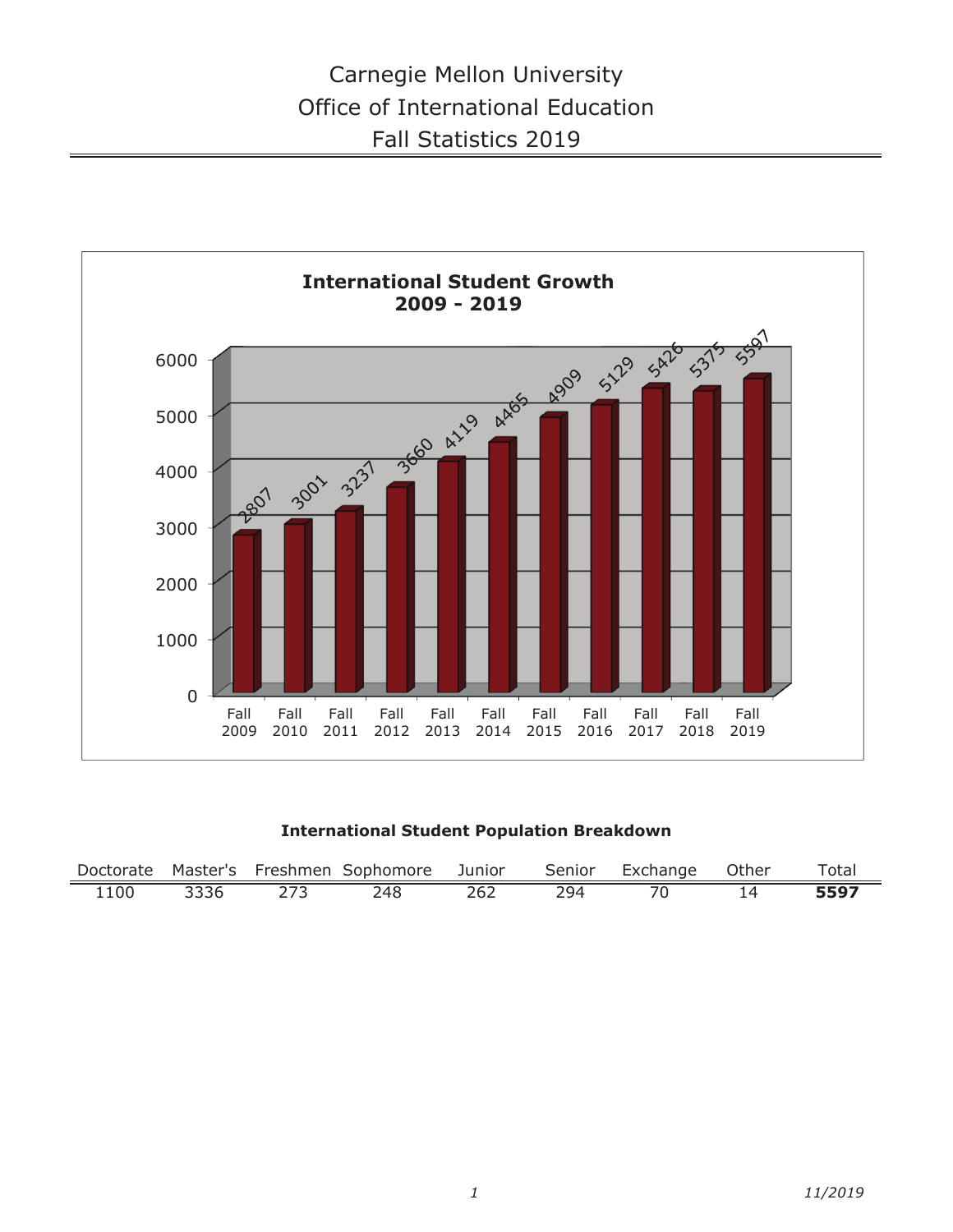## **International Students on OPT 2015 - 2019**

|                  | <b>STEM</b> |                  |              |  |  |  |  |  |  |
|------------------|-------------|------------------|--------------|--|--|--|--|--|--|
|                  | <b>OPT</b>  | <b>Extension</b> | <b>Total</b> |  |  |  |  |  |  |
| Fall 2015        | 1421        | 721              | 2142         |  |  |  |  |  |  |
| <b>Fall 2016</b> | 1625        | 899              | 2524         |  |  |  |  |  |  |
| <b>Fall 2017</b> | 1900        | 1278             | 3178         |  |  |  |  |  |  |
| <b>Fall 2018</b> | 2021        | 1273             | 3294         |  |  |  |  |  |  |
| <b>Fall 2019</b> | 1739        | 1726             | 3465         |  |  |  |  |  |  |

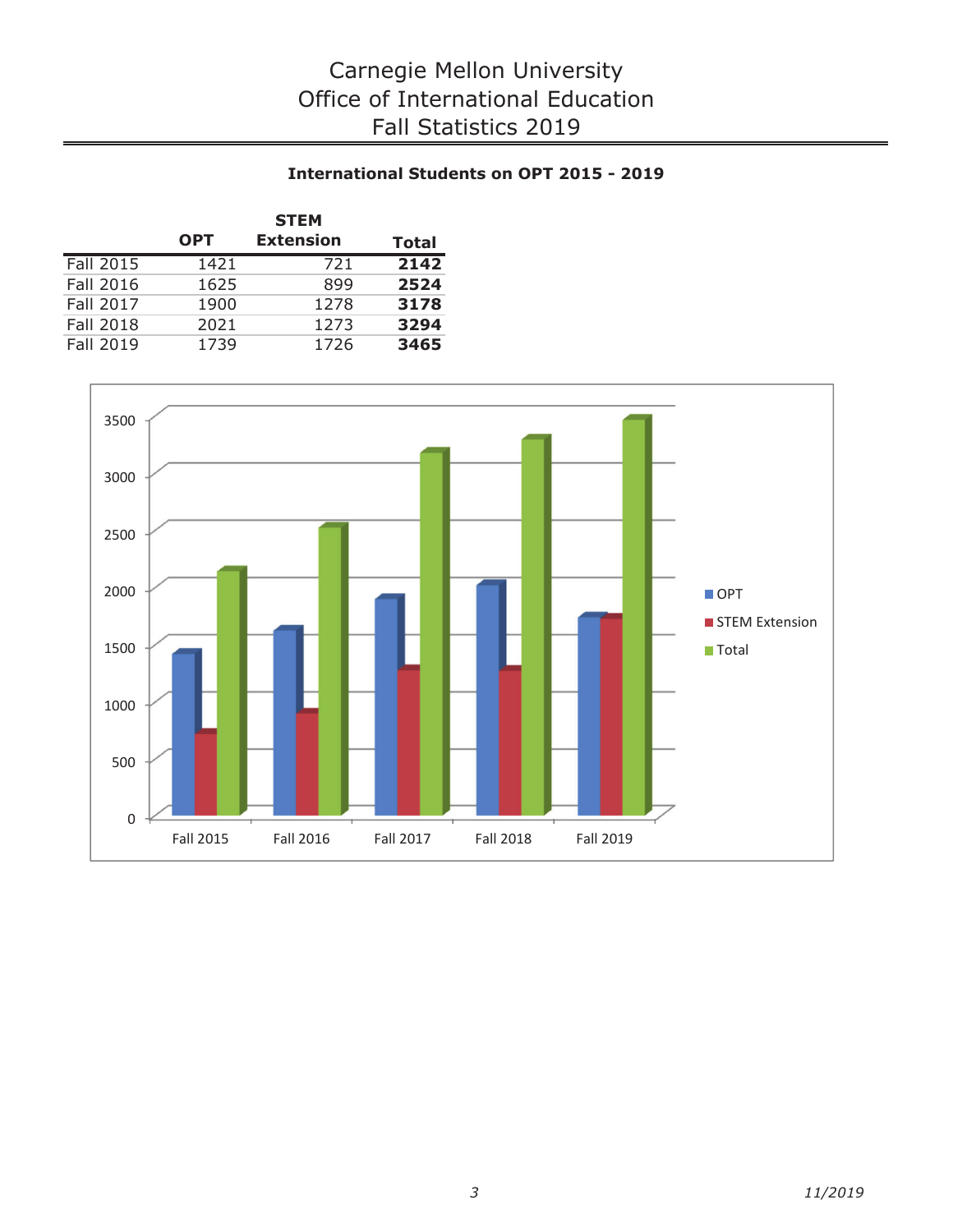

| <b>Funding Source</b>      | Doc. | Mast. | Fr.          | So. | Jr. | Sr. | Ex. | Oth.           | <b>Total</b> |
|----------------------------|------|-------|--------------|-----|-----|-----|-----|----------------|--------------|
| Current/Future Employer    |      | 5     |              |     |     |     |     |                | 5            |
| Home Govt or University    | 6    | 18    | 5            |     |     |     | 10  |                | 39           |
| Personal & Family Funds    | 53   | 3204  | 263          | 240 | 252 | 287 | 60  | 12             | 4371         |
| Private Sponsor            | 65   | 75    | 4            | 6   | 8   | 6   |     |                | 164          |
| U.S. College or University | 976  | 34    | 1            | 2   | 2   | 1   |     | $\overline{2}$ | 1018         |
| <b>Totals</b>              | 1100 | 3336  | 273          | 248 | 262 | 294 | 70  | 14             | 5597         |
| <b>Immigration Status</b>  | Doc. | Mast. | Fr.          | So. | Jr. | Sr. | Ex. | Oth.           | <b>Total</b> |
| $F-1$                      | 1095 | 3328  | 272          | 248 | 262 | 294 | 32  | 13             | 5544         |
| $J-1$                      | 5    | 8     | $\mathbf{1}$ |     |     |     | 38  | $\mathbf{1}$   | 53           |
| <b>Totals</b>              | 1100 | 3336  | 273          | 248 | 262 | 294 | 70  | 14             | 5597         |
|                            |      |       |              |     |     |     |     |                |              |
| Gender                     | Doc. | Mast. | Fr.          | So. | Jr. | Sr. | Ex. | Oth.           | <b>Total</b> |
| Male                       | 792  | 1965  | 144          | 128 | 117 | 140 | 44  | $\overline{7}$ | 3337         |
| Female                     | 308  | 1371  | 129          | 120 | 145 | 154 | 26  | 7              | 2260         |
| <b>Totals</b>              | 1100 | 3336  | 273          | 248 | 262 | 294 | 70  | 14             | 5597         |
| <b>Marital Status</b>      | Doc. | Mast. | Fr.          | So. | Jr. | Sr. | Ex. | Oth.           | <b>Total</b> |
| Single                     | 1084 | 3233  | 273          | 248 | 262 | 294 | 69  | 14             | 5477         |
| Married                    | 16   | 103   |              |     |     |     | 1   |                | 120          |
| <b>Totals</b>              | 1100 | 3336  | 273          | 248 | 262 | 294 | 70  | 14             | 5597         |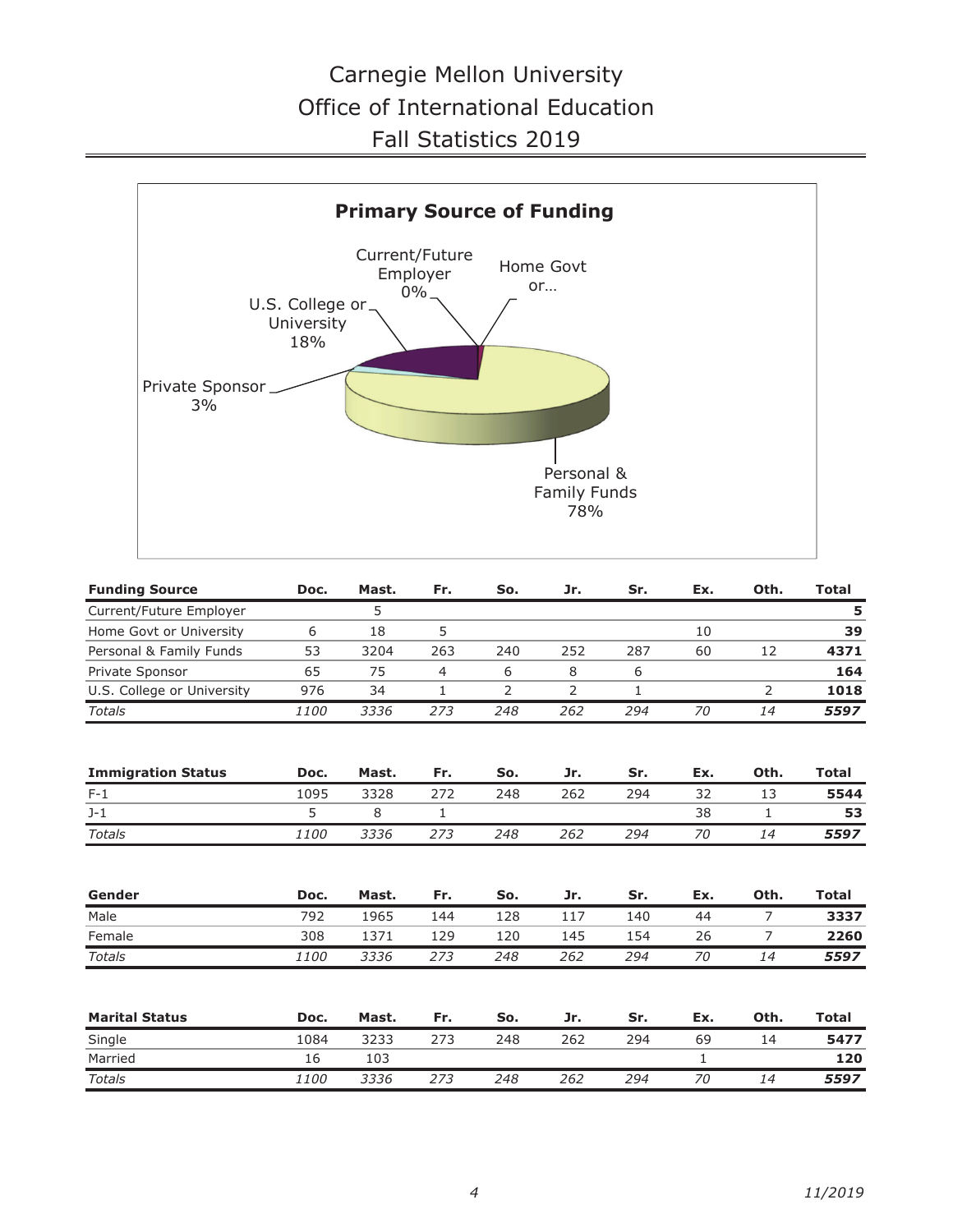

| Region           | Doc.        | Mast. | Fr. | So. | Jr. | Sr. | Ex. | Oth. | Total |
|------------------|-------------|-------|-----|-----|-----|-----|-----|------|-------|
| Africa           | 20          | 10    |     |     |     |     | 4   |      | 36    |
| Asia             | 829         | 3162  | 234 | 215 | 232 | 260 | 36  | 8    | 4976  |
| Europe           | 110         | 39    | 6   |     | 6   |     | 23  |      | 201   |
| Latin America    | 40          | 39    |     |     | 5   | 3   |     |      | 89    |
| Middle East      | 49          | 34    | っ   |     |     |     | 5   |      | 93    |
| North America    | 46          | 44    | 26  | 17  | 16  | 21  |     |      | 171   |
| Oceania          | 5           | 8     | 4   |     | フ   |     |     |      | 30    |
| <b>Stateless</b> |             |       |     |     |     |     |     |      |       |
| Totals           | <i>1100</i> | 3336  | 273 | 248 | 262 | 294 | 70  | 14   | 5597  |

| Country         | Doc. | Mast. | Fr. | So. | Jr. | Sr. | Ex. | Oth.           | <b>Total</b> |
|-----------------|------|-------|-----|-----|-----|-----|-----|----------------|--------------|
| Albania         |      |       |     |     |     |     |     |                |              |
| Argentina       | 3    |       |     |     |     |     |     |                | 4            |
| Australia       | 4    | 7     | 3   | 5   |     |     |     | $\overline{2}$ | 23           |
| Austria         |      |       |     |     |     |     |     |                | 3            |
| Azerbaijan      | 2    |       |     |     |     |     |     |                | З            |
| Bangladesh      |      | 5     |     |     |     |     |     |                | 13           |
| Belgium         |      |       |     |     |     |     |     |                | З            |
| Bolivia         |      |       |     |     |     |     |     |                | 2            |
| Brazil          | 11   | 6     |     |     |     |     |     |                | 19           |
| <b>Brunei</b>   |      |       |     |     |     |     |     |                |              |
| Bulgaria        |      |       |     |     |     |     |     |                |              |
| Burma (Myanmar) |      |       |     |     |     |     |     |                | 2            |
| Cameroon        |      |       |     |     |     |     |     |                |              |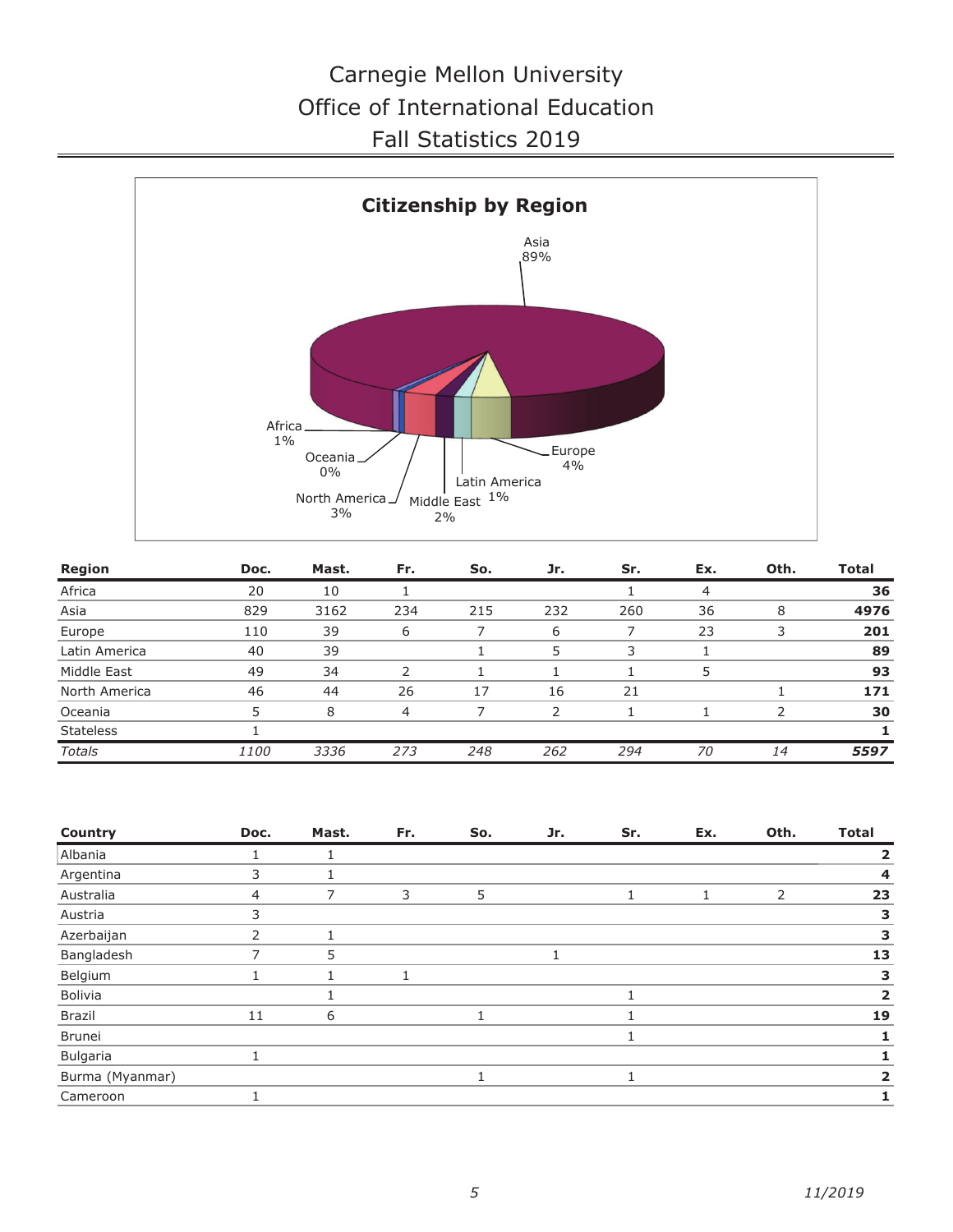| Country              | Doc.           | Mast.          | Fr.            | So.            | Jr.            | Sr.          | Ex.            | Oth.           | <b>Total</b>            |
|----------------------|----------------|----------------|----------------|----------------|----------------|--------------|----------------|----------------|-------------------------|
| Canada               | 33             | 35             | 26             | 17             | 16             | 20           |                | $\mathbf{1}$   | 148                     |
| Chile                | 5              | $\overline{4}$ |                |                | $\overline{2}$ |              |                |                | $11$                    |
| China                | 440            | 1852           | 157            | 134            | 137            | 162          | 21             | $\overline{4}$ | 2907                    |
| Colombia             | 10             | 9              |                |                | $\mathbf 1$    |              |                |                | 20                      |
| Costa Rica           |                | $\mathsf{3}$   |                |                | $\mathbf{1}$   |              |                |                | $\overline{\mathbf{4}}$ |
| Croatia              | $\overline{2}$ |                |                |                |                |              |                |                | $\mathbf 2$             |
| Czech Republic       |                | $\,1\,$        |                |                |                |              |                |                | ${\bf 1}$               |
| Dominica             | $\mathbf{1}$   |                |                |                |                |              |                |                | $\mathbf{1}$            |
| Ecuador              | $\overline{2}$ | $\mathsf{2}$   |                |                |                |              |                |                | $\overline{\mathbf{4}}$ |
| Egypt                | 5              |                |                |                |                |              |                |                | 5                       |
| El Salvador          | $1\,$          |                |                |                |                |              |                |                | $\mathbf{1}$            |
| Eritrea              |                |                |                |                |                |              | $\mathbf{1}$   |                | $\mathbf 1$             |
| Eswatini (Swaziland) | $\mathbf{1}$   |                |                |                |                |              |                |                | $\mathbf 1$             |
| France               | $\,8\,$        | $\,6\,$        |                |                |                |              | 5              |                | 19                      |
| Georgia              | $1\,$          |                |                |                |                |              |                |                | $\mathbf{1}$            |
| Germany              | 11             | 7              |                |                |                |              | 6              |                | 24                      |
| Ghana                | $\overline{2}$ | 3              |                |                |                |              | $\mathbf{1}$   |                | $\bf 6$                 |
| Greece               | $\overline{7}$ | $\mathsf{3}$   |                | $\mathbf{1}$   |                | $\mathbf{1}$ |                |                | ${\bf 12}$              |
| Guatemala            |                | $\mathbf 1$    |                |                |                | $\,1\,$      |                |                | $\overline{\mathbf{2}}$ |
| Honduras             | $\mathbf{1}$   |                |                |                |                |              |                |                | $\mathbf{1}$            |
| Hong Kong            | $\overline{7}$ | 15             | 5              | $\overline{2}$ | $\mathsf 3$    | $\mathsf{3}$ |                |                | 35                      |
| Hungary              | $\mathbf{1}$   |                |                |                | $\mathbf{1}$   |              |                |                | $\mathbf 2$             |
| Iceland              | $\mathbf{1}$   |                |                |                |                |              |                |                | $\mathbf{1}$            |
| India                | 235            | 1010           | 21             | 21             | 38             | 26           | 6              |                | 1357                    |
| Indonesia            | $\overline{4}$ | 9              |                |                | $\mathbf{1}$   | $\mathbf 1$  | $\,1\,$        |                | 16                      |
| Iran                 | 31             | $\mathbf 1$    |                |                |                |              |                |                | 32                      |
| Ireland              | 3              |                |                | $\mathbf 1$    |                |              | $\mathbf{1}$   |                | 5                       |
| Israel               | 5              | 3              | $\mathbf{1}$   |                |                |              | $\,1\,$        |                | 10                      |
| Italy                | 10             | 3              |                |                |                |              |                |                | 13                      |
| Jamaica              |                | $\mathbf 1$    |                |                |                |              |                |                | $\mathbf 1$             |
| Japan                | $\,8\,$        | 28             |                |                | $\mathsf{2}$   | $\mathbf 1$  | $\overline{2}$ |                | 41                      |
| Jordan               | $\,1\,$        | 3              |                |                |                |              |                |                | 4                       |
| Kazakhstan           | $\overline{2}$ | $\overline{2}$ |                |                |                |              | $\mathbf{1}$   |                | 5                       |
| Kenya                |                | $\mathbf 1$    |                |                |                |              |                |                | $\mathbf{1}$            |
| Kuwait               | $1\,$          | 3              |                |                |                | $\,1$        |                |                | 5                       |
| Lebanon              | $\overline{2}$ |                |                |                |                |              | $\,1\,$        |                | 3                       |
| Luxembourg           |                |                |                |                |                |              | $\,1\,$        |                | $\mathbf 1$             |
| Macedonia            | $\,1\,$        |                |                |                |                |              |                |                | ${\bf 1}$               |
| Malaysia             | $\mathfrak{Z}$ | $\overline{2}$ | $\,1$          | $\mathbf{1}$   | $\overline{2}$ | $\mathbf 1$  |                |                | ${\bf 10}$              |
| Mexico               | 13             | $\mathsf g$    |                |                |                | $\mathbf{1}$ | $\mathbf 1$    |                | 24                      |
| Mongolia             | $1\,$          |                |                |                |                |              |                |                | 1                       |
| Nepal                | $\overline{2}$ | $\overline{4}$ |                |                | $\mathbf 1$    |              | $\,1$          |                | 8                       |
| Netherlands          |                | $\mathbf 1$    |                |                |                |              | $\overline{2}$ |                | 3                       |
| New Zealand          | $\,1\,$        | $\,1\,$        | $\mathbf{1}$   | $\overline{2}$ | $\overline{2}$ |              |                |                | $\overline{\mathbf{z}}$ |
| Nigeria              | $\overline{4}$ | $\overline{4}$ | $\mathbf 1$    |                |                |              | $\,1$          |                | ${\bf 10}$              |
| Oman                 |                |                |                |                |                |              | $\,1\,$        |                | $\mathbf{1}$            |
| Pakistan             | 5              | 13             | $\mathbf 1$    | $\mathbf 1$    | $1\,$          |              | $\overline{2}$ |                | 23                      |
| Paraguay             | $\,1\,$        |                |                |                |                |              |                |                | $\mathbf{1}$            |
| Peru                 | $\,1\,$        | $\mathsf 9$    |                |                |                |              |                |                | ${\bf 10}$              |
| Philippines          | $\overline{2}$ | $\,1\,$        | $\overline{2}$ | $1\,$          | $\,1\,$        |              |                |                | $\overline{\mathbf{z}}$ |
| Poland               | $\,1\,$        |                |                |                |                | $\mathbf 1$  |                |                | $\mathbf 2$             |
|                      |                |                |                |                |                |              |                |                |                         |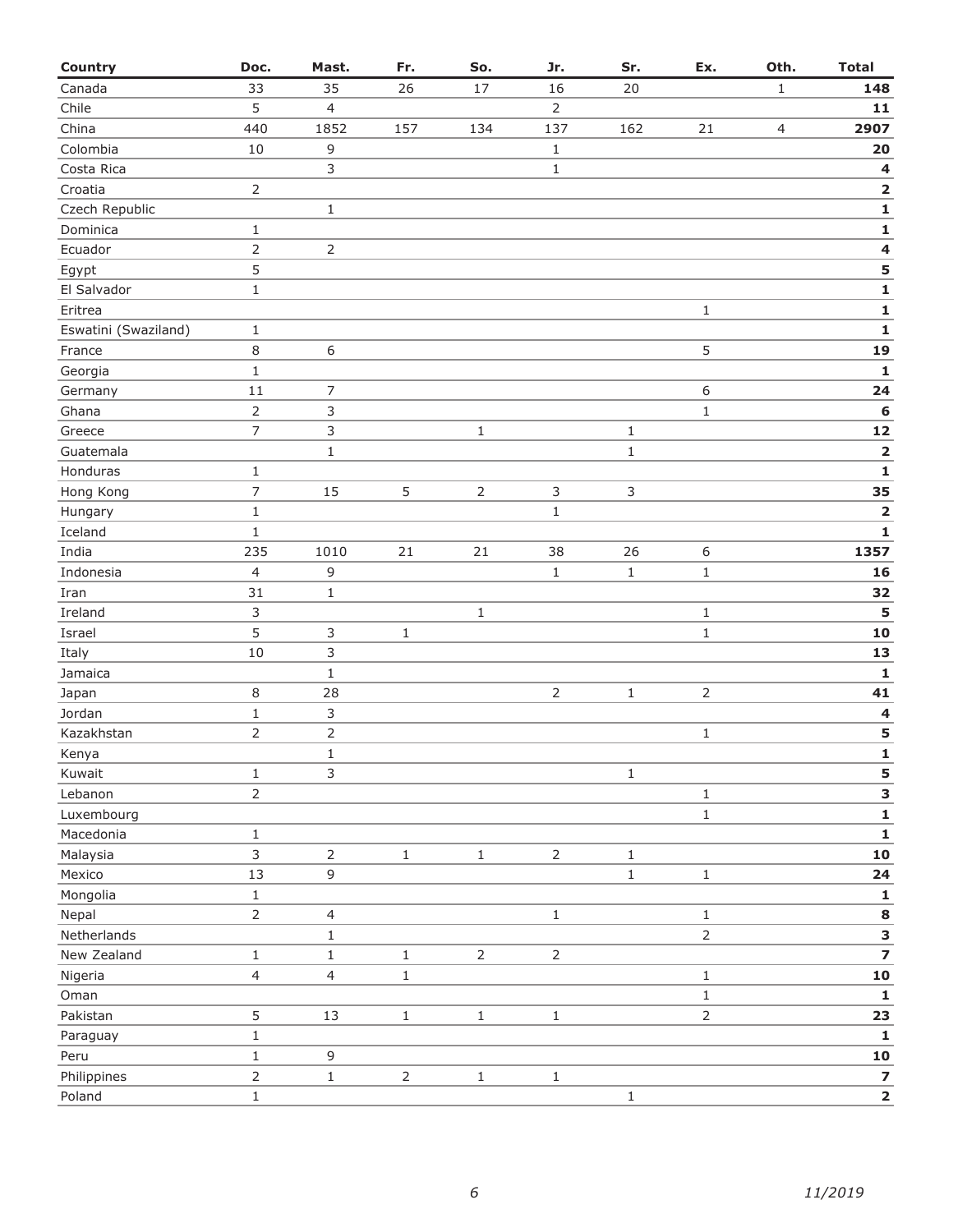| <b>Country</b>    | Doc.           | Mast.          | Fr.            | So.            | Jr.          | Sr.            | Ex.          | Oth.         | <b>Total</b>            |
|-------------------|----------------|----------------|----------------|----------------|--------------|----------------|--------------|--------------|-------------------------|
| Portugal          | $\overline{7}$ |                |                |                |              |                |              |              | $\overline{\mathbf{z}}$ |
| Romania           | $\mathbf{1}$   | $\mathbf{1}$   |                |                | $\mathbf{1}$ |                | $\mathbf{1}$ |              | 4                       |
| Russia            | $\overline{7}$ | $\overline{2}$ |                | $1\,$          | $\mathbf{1}$ |                |              |              | $11$                    |
| Saudi Arabia      | $\overline{4}$ | 11             |                |                |              |                |              |              | 15                      |
| Senegal           |                | $\mathbf{1}$   |                |                |              |                |              |              | 1                       |
| Serbia            | $\mathbf{1}$   | $\mathbf{1}$   |                |                |              |                |              | $\mathbf{1}$ | 3                       |
| Singapore         | 11             | 34             | 12             | 15             | 11           | 9              | $\mathbf{1}$ |              | 93                      |
| Slovenia          |                |                |                |                |              |                |              | $\mathbf{1}$ | $\mathbf{1}$            |
| South Africa      | 1              | $\mathbf{1}$   |                |                |              |                |              |              | $\overline{\mathbf{2}}$ |
| South Korea       | 57             | 53             | 22             | 33             | 33           | 51             | $\mathbf{1}$ | 3            | 253                     |
| Spain             | $\overline{4}$ | $\overline{4}$ |                |                |              |                | 3            | $\mathbf 1$  | 12                      |
| Sri Lanka         | $\overline{2}$ | $\mathbf{1}$   |                |                |              |                | $\mathbf{1}$ |              | 4                       |
| Sudan             |                |                |                |                |              |                | $\mathbf{1}$ |              | $\mathbf 1$             |
| Sweden            |                |                | $\overline{2}$ |                |              |                |              |              | $\overline{\mathbf{2}}$ |
| Switzerland       | $\mathbf{1}$   |                |                | $\mathbf{1}$   |              |                | 3            |              | 5                       |
| Taiwan            | 36             | 114            | $\overline{7}$ | $\mathbf{1}$   |              | 2              | $\mathbf{1}$ |              | 161                     |
| Thailand          | 3              | 24             | $\overline{4}$ | $\overline{4}$ | 2            | 3              |              | 1            | 41                      |
| Trinidad & Tobago |                | $1\,$          |                |                |              |                |              |              | $\mathbf{1}$            |
| Tunisia           | $\mathbf{1}$   |                |                |                |              |                |              |              | $\mathbf{1}$            |
| Turkey            | 28             | 5              | $\overline{2}$ |                | $\mathsf{2}$ | $\overline{2}$ | $\mathbf 1$  |              | 40                      |
| Uganda            | 3              |                |                |                |              |                |              |              | 3                       |
| Ukraine           | $\overline{4}$ |                | $\mathbf{1}$   |                |              | $\mathbf{1}$   |              |              | 6                       |
| United Kingdom    | 3              | $\overline{2}$ |                | 3              | $\mathbf{1}$ | $\overline{2}$ |              |              | 11                      |
| Uruguay           | $\mathbf{1}$   | $\mathbf 1$    |                |                |              |                |              |              | 2                       |
| Uzbekistan        |                | $1\,$          |                |                |              |                |              |              | 1                       |
| Venezuela         | 3              |                |                |                | $\mathbf 1$  |                |              |              | 4                       |
| Vietnam           | 9              | $\overline{7}$ | 3              | 2              |              |                |              |              | 21                      |
| West Bank         | $\mathbf{1}$   |                |                |                |              |                |              |              | $\mathbf{1}$            |
| Zimbabwe          | 2              |                |                |                |              |                |              |              | $\overline{\mathbf{2}}$ |
| <b>Totals</b>     | 1100           | 3336           | 273            | 248            | 262          | 294            | 70           | 14           | 5597                    |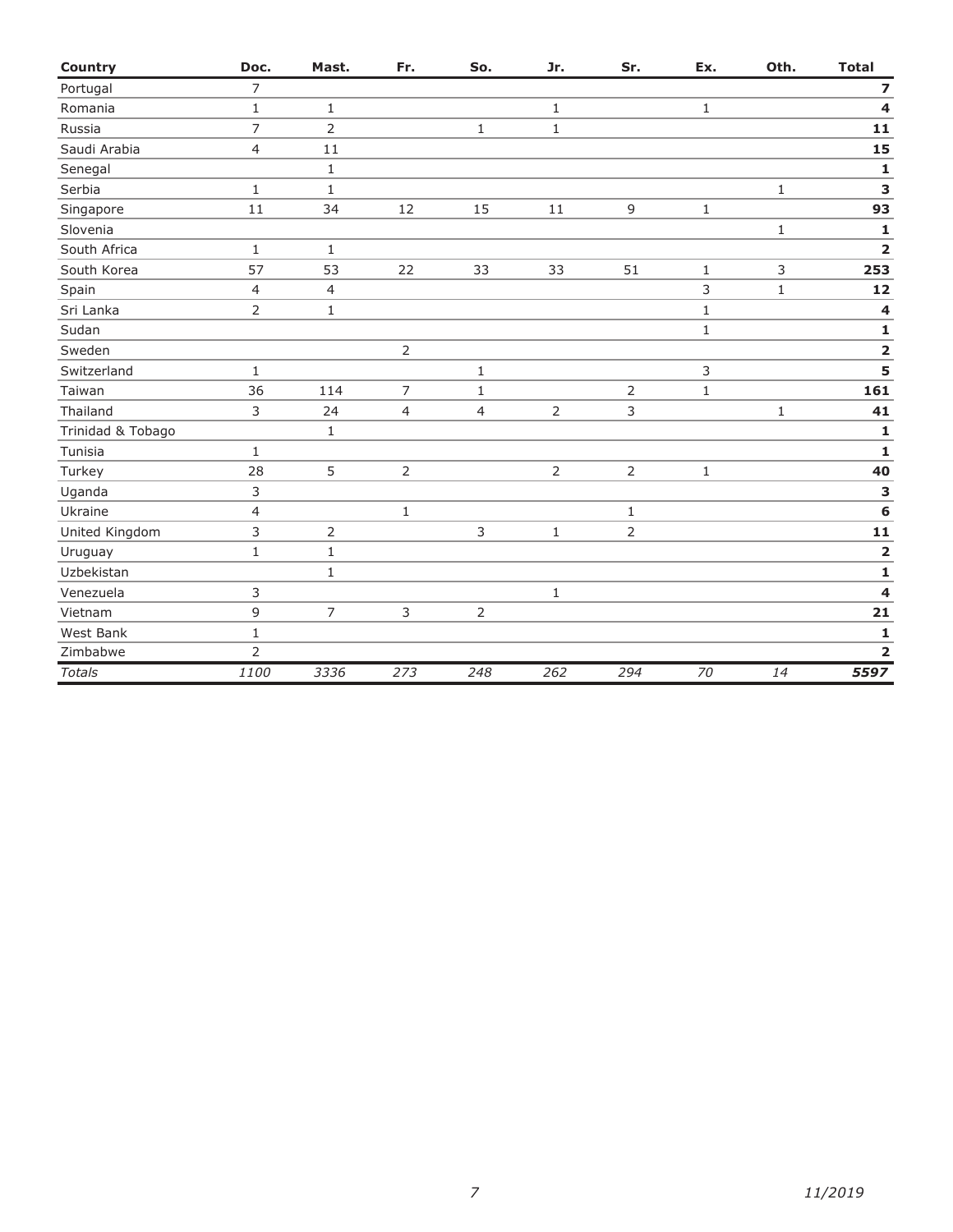## **Colleges and Programs**

| <b>CFA</b>                                   | Doc. | Mast.          | Fr.            | So. | Jr.            | Sr. | Ex.          | Oth. | <b>Total</b>   |
|----------------------------------------------|------|----------------|----------------|-----|----------------|-----|--------------|------|----------------|
| Advanced Architectural Design                |      | 4              |                |     |                |     |              |      | 4              |
| Architectural & Building Sciences/Technology |      | 19             | 28             | 12  | 13             | 30  |              |      | 102            |
| Architecture                                 |      |                |                |     | 3              | 1   |              |      | 4              |
| Architecture-Engineering-Construction Mgmt   | 3    | 14             |                |     |                |     |              |      | 17             |
| Art                                          |      | 4              | 6              | 8   | 6              | 3   |              |      | 27             |
| Building Performance & Diagnostics           | 10   | 10             |                |     |                |     |              |      | 20             |
| Computational Design                         | 7    | 18             |                |     |                |     |              |      | 25             |
| Costume Design                               |      | 1              |                |     |                |     |              |      | 1              |
| Costume Production                           |      | 1              |                |     |                |     |              |      | 1              |
| Design                                       | 5    | 3              | $\overline{4}$ | 8   | $\overline{7}$ | 6   | 2            |      | 35             |
| Design for Interactions                      |      | 15             |                |     |                |     |              |      | 15             |
| Drama                                        |      |                | $\overline{2}$ |     | 1              |     | $\mathbf{1}$ |      | 4              |
| Lighting Design                              |      | 2              |                |     |                |     |              |      | 2              |
| Music                                        |      |                | 1              |     |                |     |              | 12   | 13             |
| Music & Technology                           |      | 1              | $\mathbf{1}$   |     | 1              |     |              |      | 3              |
| <b>Music Education</b>                       |      | $\overline{2}$ |                |     |                |     |              |      | $\overline{2}$ |
| <b>Music Performance</b>                     |      | 11             |                |     |                |     |              | 1    | 12             |
| Scene Design                                 |      | 5              |                |     |                |     |              |      | 5              |
| Sustainable Design                           |      | 11             |                |     |                |     |              |      | 11             |
| <b>Technical Direction</b>                   |      | 1              |                |     |                |     |              |      | 1              |
| Urban Design                                 |      | 10             |                |     |                |     |              |      | 10             |
| Total                                        | 25   | 132            | 42             | 28  | 31             | 40  | 3            | 13   | 314            |

| <b>CIT</b>                                    |     | Doc. Mast. | Fr. | So. | Jr. | Sr. | Ex. | Oth. | <b>Total</b> |
|-----------------------------------------------|-----|------------|-----|-----|-----|-----|-----|------|--------------|
| Additive Manufacturing                        |     | 1          |     |     |     |     |     |      | 1            |
| Advanced Infrastructure Systems               | 2   | 2          |     |     |     |     |     |      | 4            |
| <b>Biomedical Engineering</b>                 | 21  | 32         |     |     |     |     |     |      | 53           |
| Chemical Engineering                          | 43  | 77         |     | 5   | 6   | 5   | 4   |      | 140          |
| CIT Undeclared                                |     |            | 72  |     |     |     |     |      | 72           |
| Civil & Environmental Engineering             | 33  | 137        |     | 3   | 2   | 3   |     |      | 178          |
| Colloids, Polymers, & Surfaces                |     | 5          |     |     |     |     |     |      | 5            |
| Computational Design & Manufacturing          |     | 5          |     |     |     |     |     |      | 5            |
| <b>Computational Mechanics</b>                |     | 1          |     |     |     |     |     |      | 2            |
| Electrical & Computer Engineering             | 172 | 365        |     | 49  | 34  | 23  | 7   |      | 650          |
| Energy Science, Technology & Policy           |     | 38         |     |     |     |     |     |      | 38           |
| Engineering & Public Policy                   | 21  | 1          |     |     |     |     |     |      | 22           |
| Engineering & Technology Innovation Mgmt      |     | 18         |     |     |     |     |     |      | 18           |
| <b>Information Networking</b>                 |     | 83         |     |     |     |     |     |      | 83           |
| <b>Information Security</b>                   |     | 37         |     |     |     |     |     |      | 37           |
| <b>Information Techology</b>                  |     |            |     |     |     |     | 1   |      | 1            |
| Information Technology - Information Security |     | 36         |     |     |     |     |     |      | 36           |
| Information Technology - Mobility             |     | 88         |     |     |     |     |     |      | 88           |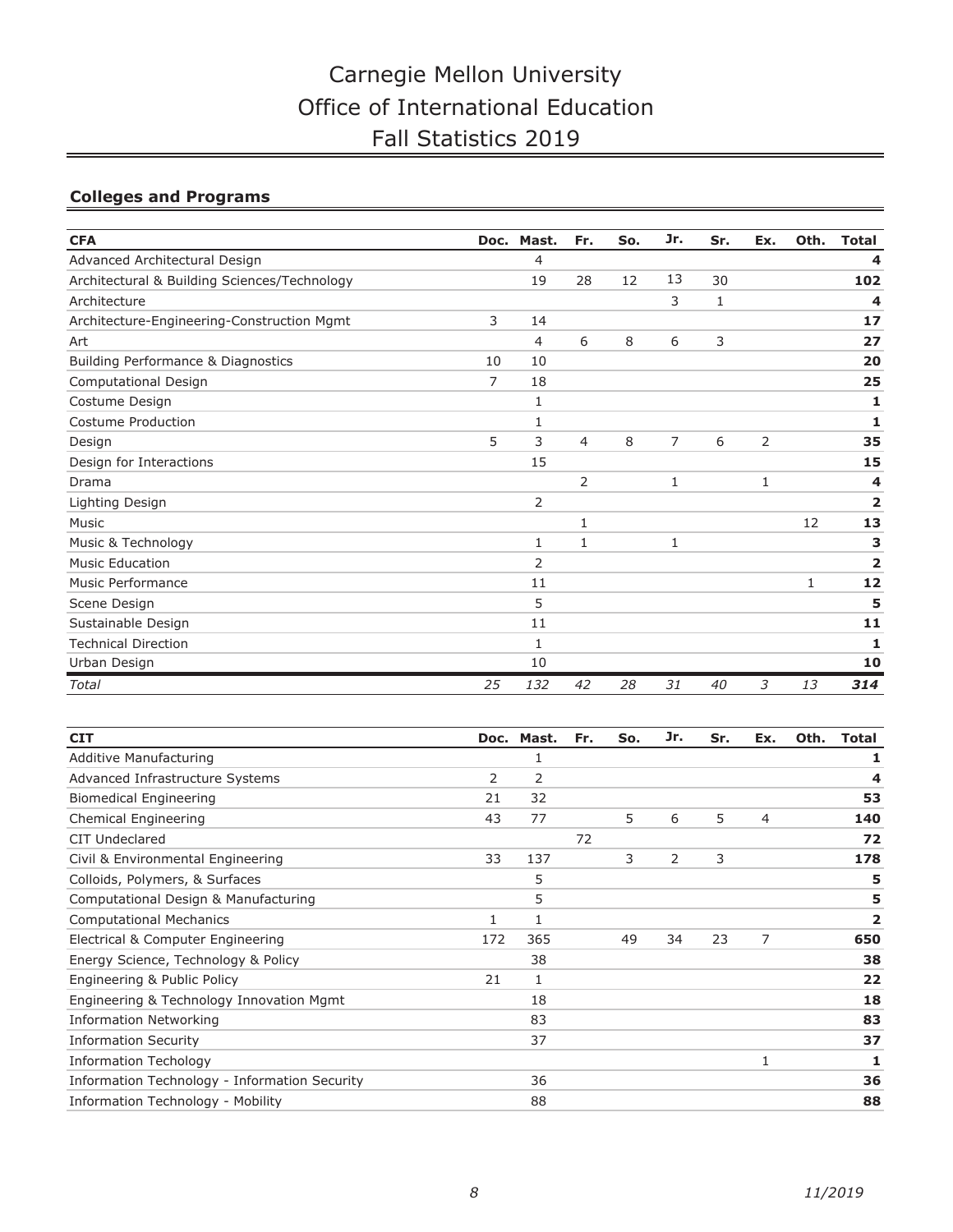| CIT (cont.)                     |     | Doc. Mast. Fr. |    | So. | Jr. | Sr. | Ex. | Oth. | Total |
|---------------------------------|-----|----------------|----|-----|-----|-----|-----|------|-------|
| Materials Science               |     | 47             |    |     |     |     |     |      | 47    |
| Materials Science & Engineering | 44  | 4              |    | 5   | 4   |     |     |      | 64    |
| Mechanical Engineering          | 85  | 136            |    |     | 4   | 15  |     |      | 248   |
| Software Engineering            |     | 101            |    |     |     |     |     |      | 101   |
| <b>Total</b>                    | 422 | 1214           | 72 | 67  | 50  | 53  | 15  |      | 1888  |

| <b>CMU</b>                                    |   | Doc. Mast. | Fr. | So. | Jr. | Sr. | Ex. | Oth. | Total |
|-----------------------------------------------|---|------------|-----|-----|-----|-----|-----|------|-------|
| Computer Science & Arts                       |   |            |     |     | J.  | 3   |     |      | 5     |
| Entertainment Technology                      |   | 119        |     |     |     |     |     |      | 119   |
| Humanities & Arts                             |   |            | 1   | 2   | 2   | 3   |     |      | 8     |
| Integrated Innovation for Products & Services |   | 57         |     |     |     |     |     |      | 57    |
| <b>Qatar Biological Sciences</b>              |   |            |     |     |     |     | 4   |      | 4     |
| <b>Qatar Business Administration</b>          |   |            |     |     |     |     | 5   |      | 5     |
| <b>Qatar Computer Science</b>                 |   |            |     |     |     |     |     |      | 2     |
| Science & Arts                                |   |            |     |     |     |     |     |      |       |
| Science & Humanities Scholar                  |   |            |     | 11  | 6   | 12  |     |      | 29    |
| Software Management                           |   | 35         |     |     |     |     |     |      | 35    |
| Special: Non-degree/Visiting                  |   |            |     |     |     |     |     |      |       |
| <b>Technology Ventures</b>                    |   | 8          |     |     |     |     |     |      | 8     |
| Total                                         | 0 | 219        | 3   | 13  | 9   | 18  | 11  |      | 260   |

| <b>Heinz</b>                                   |               | Doc. Mast. | Fr. | So. | Jr. | Sr. | Ex.           | Oth. | Total |
|------------------------------------------------|---------------|------------|-----|-----|-----|-----|---------------|------|-------|
| Arts Management                                |               | 13         |     |     |     |     |               |      | 13    |
| Business Intelligence & Data Analytics         |               | 151        |     |     |     |     | 2             |      | 153   |
| Entertainment Industry Management              |               | 23         |     |     |     |     |               |      | 23    |
| Health Care Analytics & Information Technology |               | 11         |     |     |     |     |               |      | 11    |
| Health Care Policy & Management                |               |            |     |     |     |     |               |      |       |
| Information Security Policy & Mgmt             |               | 26         |     |     |     |     |               |      | 26    |
| <b>Information Systems Management</b>          | 20            | 275        |     |     |     |     |               |      | 295   |
| Information Technology (IT Management)         |               |            |     |     |     |     | 16            |      | 16    |
| Machine Learning & Public Policy               | $\mathcal{P}$ |            |     |     |     |     |               |      | 2     |
| <b>Public Management</b>                       |               |            |     |     |     |     | $\mathcal{P}$ | 1.   | 4     |
| Public Policy & Management                     |               | 73         |     |     |     |     |               |      | 80    |
| Total                                          | 29            | <i>580</i> | 0   | 0   | 0   | 0   | 20            |      | 630   |

| <b>Dietrich</b>                               |   | Doc. Mast. | Fr. | So. | Jr.            | Sr.            | Ex. | Oth. | Total |
|-----------------------------------------------|---|------------|-----|-----|----------------|----------------|-----|------|-------|
| Applied Second Language Acquisition           |   | 2          |     |     |                |                |     |      |       |
| Behavioral Decision Research                  | 3 |            |     |     |                |                |     |      |       |
| <b>Behavioral Economics</b>                   |   |            |     |     |                |                |     |      |       |
| Behavioral Economics, Policy, & Organizations |   |            |     |     | 2              |                |     |      |       |
| Cognitive Neuroscience                        | 3 |            |     |     |                |                |     |      | 3     |
| Cognitive Science                             |   |            |     |     |                | 4              |     |      | 5     |
| <b>Decision Science</b>                       |   |            |     |     | 3              | $\mathcal{P}$  |     |      | 5     |
| Dietrich Undeclared                           |   |            | 54  | 18  |                |                | 2   |      | 74    |
| Economics                                     |   |            |     |     | $\overline{4}$ | $\overline{4}$ |     |      | 9     |
| Economics & Mathematical Sciences             |   |            |     |     |                |                |     |      |       |
| Economics & Statistics                        |   |            |     |     | 8              | 5              |     |      | 13    |
| English                                       |   |            |     |     |                |                | 2   |      |       |
| Global Communication & Applied Translation    |   |            |     |     |                |                |     |      |       |
| <b>Global Studies</b>                         |   |            |     |     |                |                |     |      |       |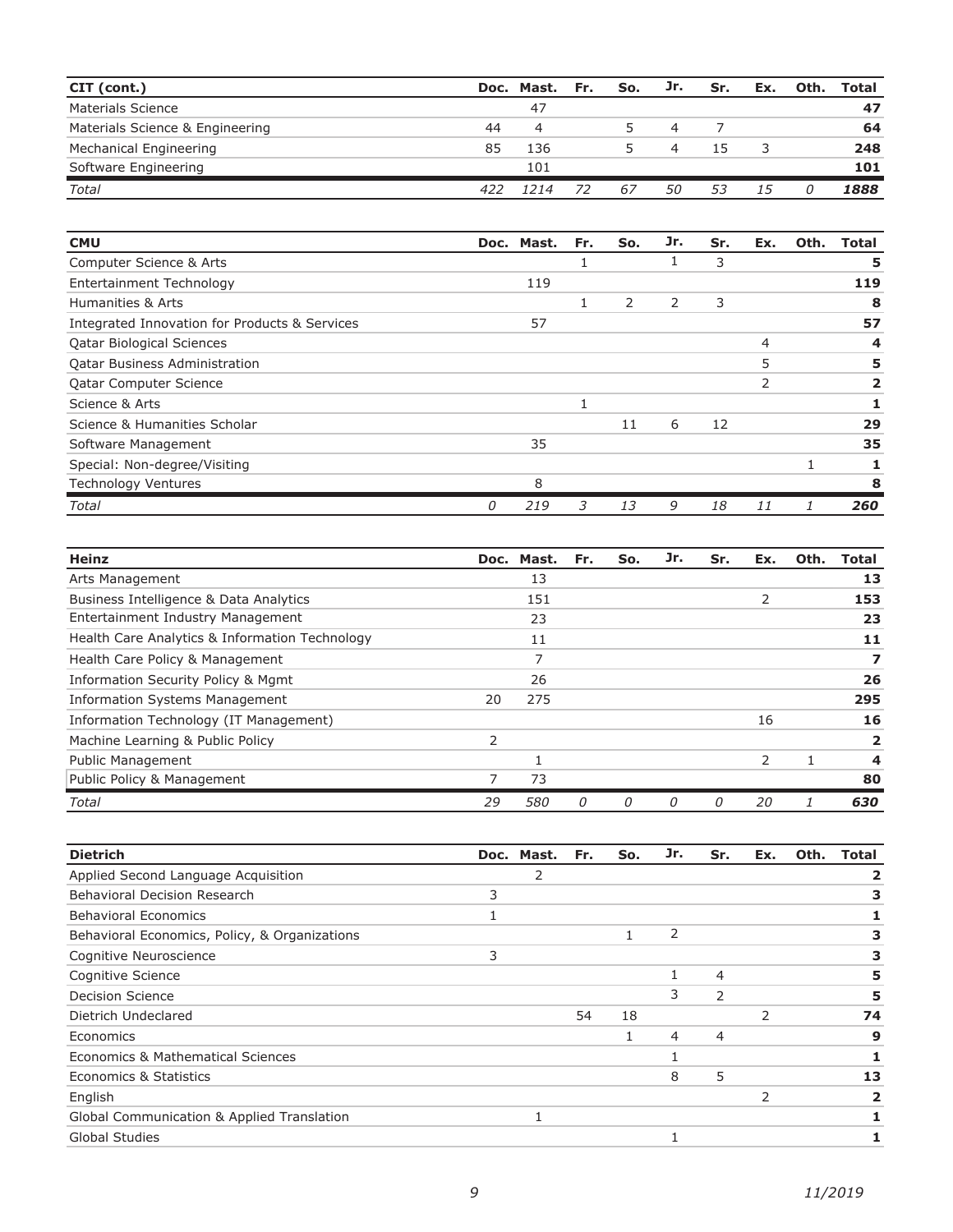| Dietrich (cont.)                              |    | Doc. Mast. | Fr. | So.          | Jr. | Sr. | Ex.          | Oth. | <b>Total</b>            |
|-----------------------------------------------|----|------------|-----|--------------|-----|-----|--------------|------|-------------------------|
| History                                       | 3  |            |     |              |     |     |              |      | З                       |
| <b>Information Systems</b>                    |    |            | 6   | 8            | 9   | 22  |              |      | 45                      |
| <b>International Relations &amp; Politics</b> |    |            |     | 1            | 1   |     | 1            |      | 3                       |
| Linguistics                                   |    |            |     |              |     | 1   |              |      | 1                       |
| Logic & Computation                           |    |            |     |              | 2   |     |              |      | $\overline{\mathbf{2}}$ |
| Logic, Computation & Methodology              | 11 | 5          |     |              |     |     |              |      | 16                      |
| <b>Neural Computation</b>                     | 5  |            |     |              |     |     |              |      | 5                       |
| Neural Computation & Machine Learning         | 4  |            |     |              |     |     |              |      | 4                       |
| Philosophy                                    |    |            |     |              | 1   |     |              |      | 1                       |
| Policy & Management                           |    |            |     |              |     | 1   |              |      | 1                       |
| Professional Writing                          |    | 1          |     |              | 1   |     |              |      | $\overline{2}$          |
| Pure & Applied Logic                          | 2  |            |     |              |     |     |              |      | $\overline{\mathbf{2}}$ |
| Psychology                                    | 4  |            |     | $\mathbf{1}$ | 5   | 3   |              |      | 13                      |
| Rhetoric                                      | 1  |            |     |              |     |     |              |      | 1                       |
| Second Language Acquisition                   | 3  |            |     |              |     |     |              |      | 3                       |
| <b>Statistics</b>                             | 25 |            |     | 1            | 3   | 3   | $\mathbf{1}$ |      | 33                      |
| <b>Statistical Practice</b>                   |    | 19         |     |              |     |     |              |      | 19                      |
| Statistics & Machine Learning                 | 6  |            |     | 12           | 27  | 29  |              |      | 74                      |
| Total                                         | 71 | 28         | 60  | 43           | 69  | 74  | 6            | 0    | 351                     |

| <b>MCS</b>                               |     | Doc. Mast. | Fr. | So. | Jr. | Sr. | Ex. | Oth. | <b>Total</b> |
|------------------------------------------|-----|------------|-----|-----|-----|-----|-----|------|--------------|
| Algorithms, Combinatorics & Optimization | 3   |            |     |     |     |     |     |      | З            |
| <b>Biological Sciences</b>               | 11  |            |     | 3   | 1   | 2   |     |      | 17           |
| Chemistry                                | 44  |            |     |     |     |     |     |      | 47           |
| <b>Computational Biology</b>             |     | 48         |     |     |     |     |     |      | 48           |
| <b>Computational Finance</b>             |     |            |     |     | 3   | 8   |     |      | 11           |
| <b>Mathematical Sciences</b>             | 33  |            |     | 32  | 25  | 27  |     |      | 117          |
| MCS Undeclared                           |     |            | 46  |     |     |     |     |      | 47           |
| Neuroscience                             |     |            |     | 2   | 2   |     |     |      | 5            |
| Physics                                  | 45  |            |     | 3   | 2   | 5   |     |      | 55           |
| Physics - Astrophysics                   |     |            |     |     |     |     |     |      |              |
| Physics - Biological Physics             |     |            |     |     |     |     |     |      |              |
| Physics - Computational Physics          |     |            |     |     | 2   |     |     |      |              |
| Total                                    | 136 | 48         | 47  | 42  | 37  | 45  | 0   | 0    | 355          |

| <b>SCS</b>                                         |    | Doc. Mast. | Fr. | So. | Jr. | Sr. | Ex. | Oth. | Total                   |
|----------------------------------------------------|----|------------|-----|-----|-----|-----|-----|------|-------------------------|
| Artificial Intelligence                            |    |            |     | 9   | 2   |     |     |      | 11                      |
| Artificial Intelligence & Innovation               |    | 56         |     |     |     |     |     |      | 56                      |
| Automated Science - Biological Experimentation     |    | 12         |     |     |     |     |     |      | 12                      |
| Computation, Organizations & Society               | 2  |            |     |     |     |     |     |      | 2                       |
| <b>Computational Biology</b>                       | 26 |            |     | 2   | 1   |     |     |      | 29                      |
| Computational Data Science                         |    | 123        |     |     |     |     |     |      | 123                     |
| <b>Computer Science</b>                            | 87 | 86         | 29  | 25  | 45  | 49  | 11  |      | 332                     |
| <b>Computer Vision</b>                             |    | 61         |     |     |     |     |     |      | 61                      |
| Educational Technology & Applied Learning Sciences |    | 26         |     |     |     |     |     |      | 26                      |
| Human-Computer Interaction                         | 28 | 17         |     |     |     |     |     |      | 45                      |
| Information Technology - Embedded Software Eng     |    | 4          |     |     |     |     |     |      | $\overline{\mathbf{4}}$ |
| Information Technology - Privacy Engineering       |    | 14         |     |     |     |     |     |      | 14                      |
| Information Technology - Software Engineering      |    | 8          |     |     |     |     |     |      | 8                       |
| Information Technology Strategy                    |    | 45         |     |     |     |     |     |      | 45                      |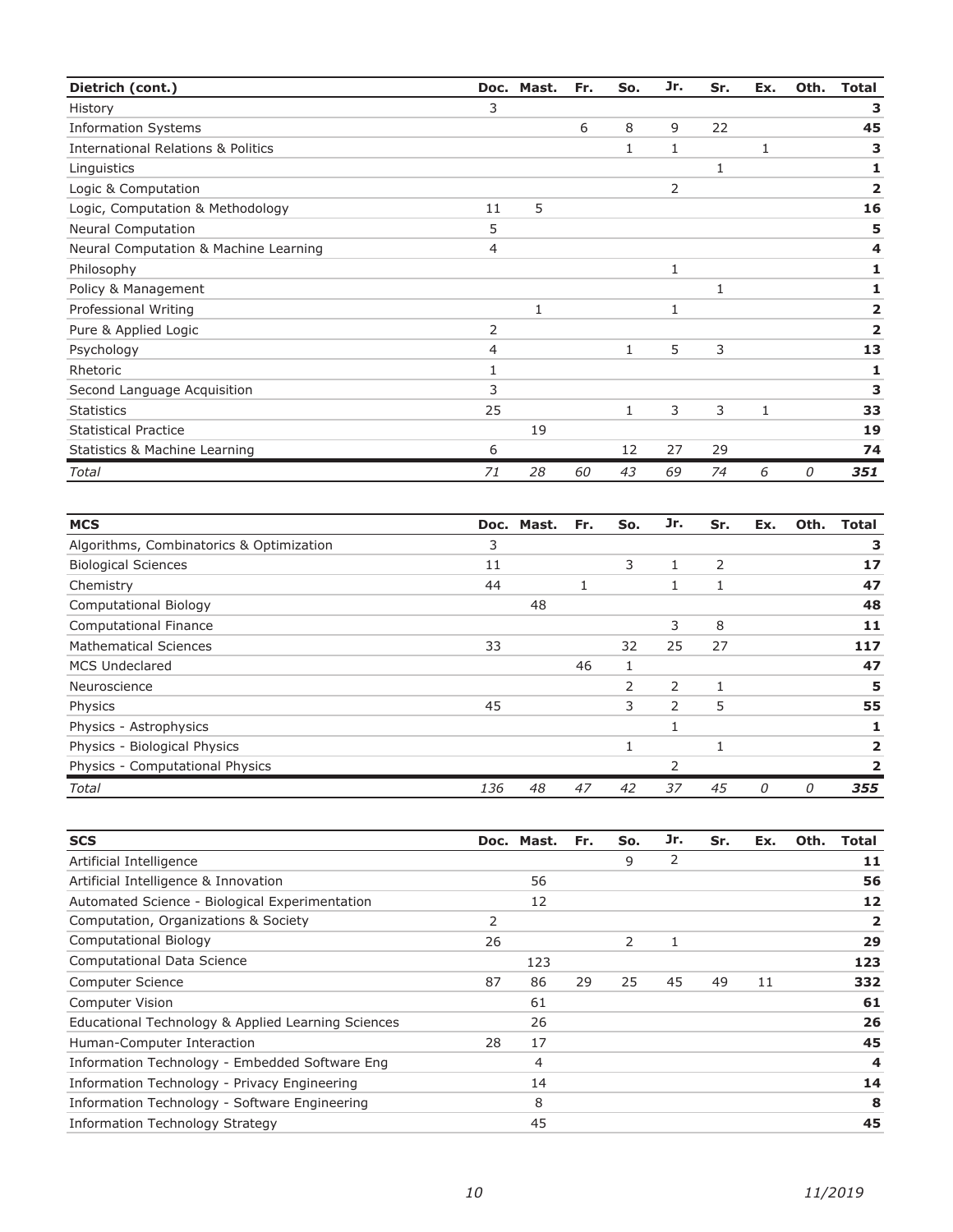| Intelligent Information<br>. Svstems<br>____ |  |  |
|----------------------------------------------|--|--|
|                                              |  |  |

| SCS (cont.)                         |     | Doc. Mast. | Fr. | So. | Jr. | Sr. | Ex. | Oth. | <b>Total</b> |
|-------------------------------------|-----|------------|-----|-----|-----|-----|-----|------|--------------|
| Language & Information Technologies | 68  |            |     |     |     |     |     |      | 68           |
| Language Technologies               |     | 47         |     |     |     |     |     |      | 47           |
| Machine Learning                    | 49  | 51         |     |     |     |     |     |      | 100          |
| Robotic Systems Development         |     | 71         |     |     |     |     |     |      | 71           |
| Robotics                            | 76  | 61         |     |     |     |     |     |      | 137          |
| Scalable Systems                    |     | 25         |     |     |     |     |     |      | 25           |
| Societal Computing                  | 11  |            |     |     |     |     |     |      | $11$         |
| Software Engineering                | 15  | 20         |     |     |     |     |     |      | 35           |
| Total                               | 362 | 786        | 29  | 36  | 48  | 49  | 11  | 0    | 1242         |
| <b>Tepper</b>                       |     | Doc. Mast. | Fr. | So. | Jr. | Sr. | Ex. | Oth. | <b>Total</b> |
| <b>Business Administration</b>      |     |            | 20  | 19  | 18  | 15  | 3   |      | 75           |
| Computational Finance               |     | 165        |     |     |     |     |     |      | 165          |
| Economics                           | 12  |            |     |     |     |     |     |      | 12           |
| Economics & Public Policy           | 1   |            |     |     |     |     |     |      | 1            |
| <b>Industrial Administration</b>    | 42  | 147        |     |     |     |     |     |      | 189          |
| Product Management                  |     | 17         |     |     |     |     |     |      | 17           |
| Total                               | 55  | 329        | 20  | 19  | 18  | 15  | 3   | 0    | 442          |
| <b>Grand Total</b>                  |     | 1100 3336  | 273 | 248 | 262 | 294 | 69  | 15   | 5597         |